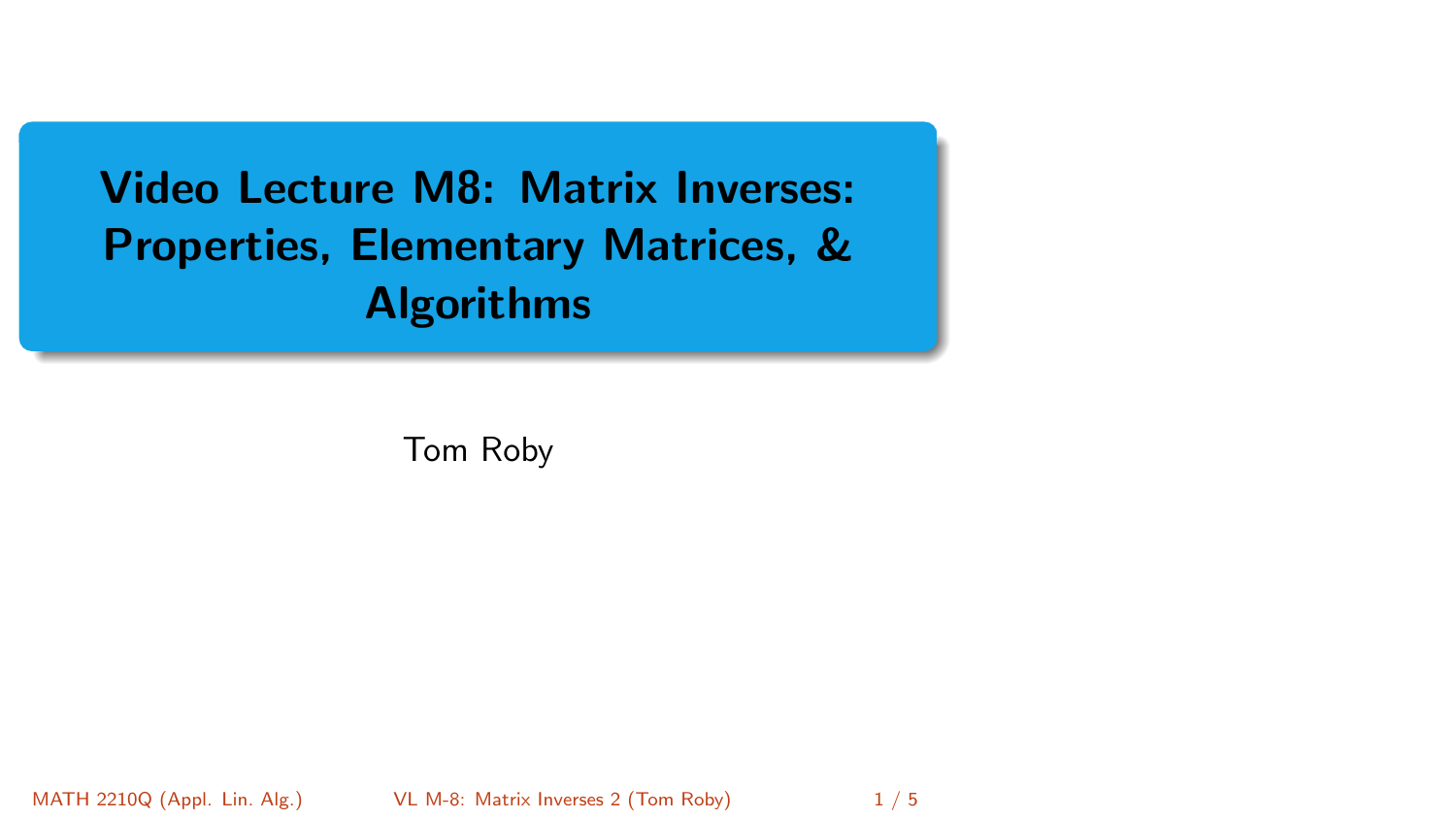# Outline & Objectives

- Analyze algebraic properties of matrix inversion.
- Reconceptualize row operations as multiplication by elementary matrices to create an algorithm for computing matrix inverses.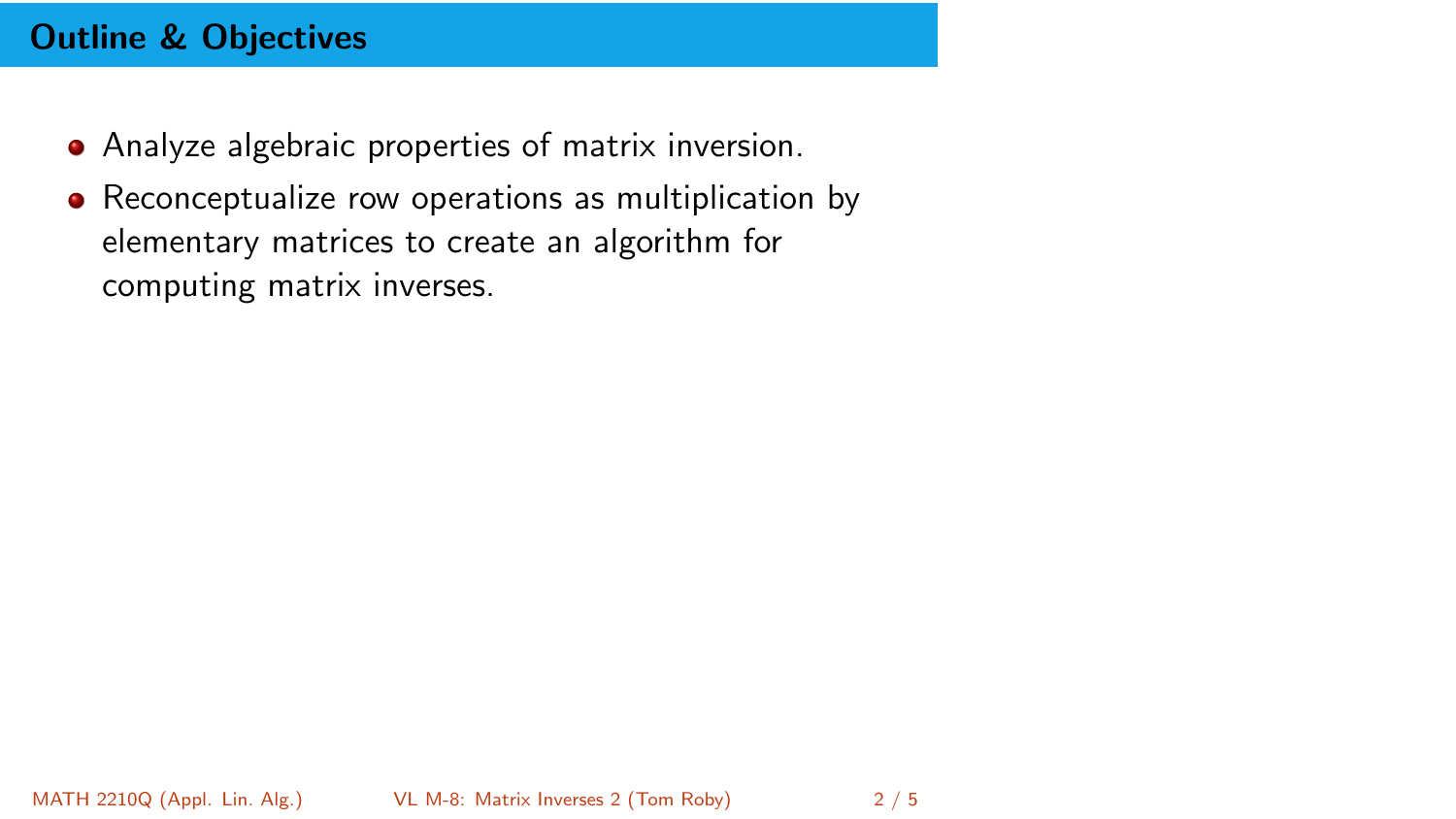### Algebraic properties of matrix inversion

#### Proposition

Suppose that A and B are invertible mxs in  $\mathbb{R}^{n \times n}$ . Then

- $\mathbf{1}$   $A^{-1}$  is invertible and  $(A^{-1})^{-1} = A$ .
- $\mathbf{A}^{\mathcal{T}}$  is invertible and  $(A^{\mathcal{T}})^{-1}=(A^{-1})^{\mathcal{T}}.$
- **3** AB is invertible, and  $(AB)^{-1} = B^{-1}A^{-1}$

Inverse of any product of matrices in  $\mathbb{R}^{n \times n}$  is the product of the inverses in the reverse order:  $(A_1A_2 \cdots A_k)^{-1} = A_k^{-1}A_{k-1}^{-1} \cdots A_1^{-1}$ .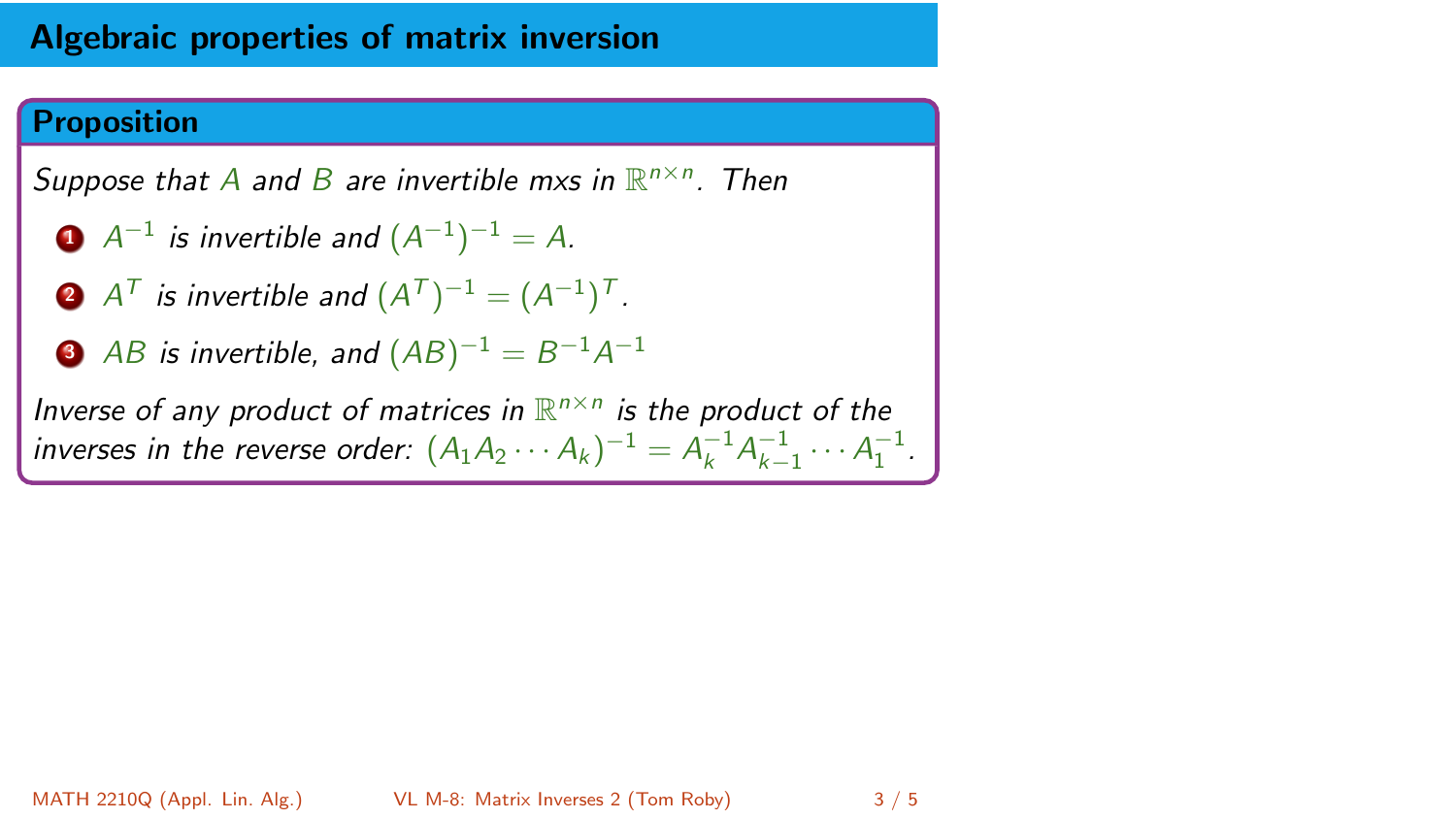## Elementary Matrices

#### **Definition**

An elementary matrix  $E \in \mathbb{R}^{n \times n}$  is one obtained from  $I_n$  by a single row operation.

$$
E_1 = \begin{bmatrix} 1 & 0 & 0 \\ 0 & 1 & 0 \\ -2 & 0 & 1 \end{bmatrix}, E_2 = \begin{bmatrix} 1 & 0 & 0 \\ 0 & 4 & 0 \\ 0 & 0 & 1 \end{bmatrix}, E_3 = \begin{bmatrix} 1 & 0 & 0 \\ 0 & 0 & 1 \\ 0 & 1 & 0 \end{bmatrix}.
$$

Multiplying E by A just applies corresponding row-op to A!

Every elementary matrix is invertible. (why?)

#### Theorem

 $A \in \mathbb{R}^{n \times n}$  is invertible  $\iff A$  is row-equivalent to  $I_n$ . Then any sequence of row ops that takes  $A$  to  $I_n$  also takes  $I_n$  to  $A^{-1}.$ 

MATH 2210Q (Appl. Lin. Alg.) [VL M-8: Matrix Inverses 2](#page-0-0) (Tom Roby) 4 / 5